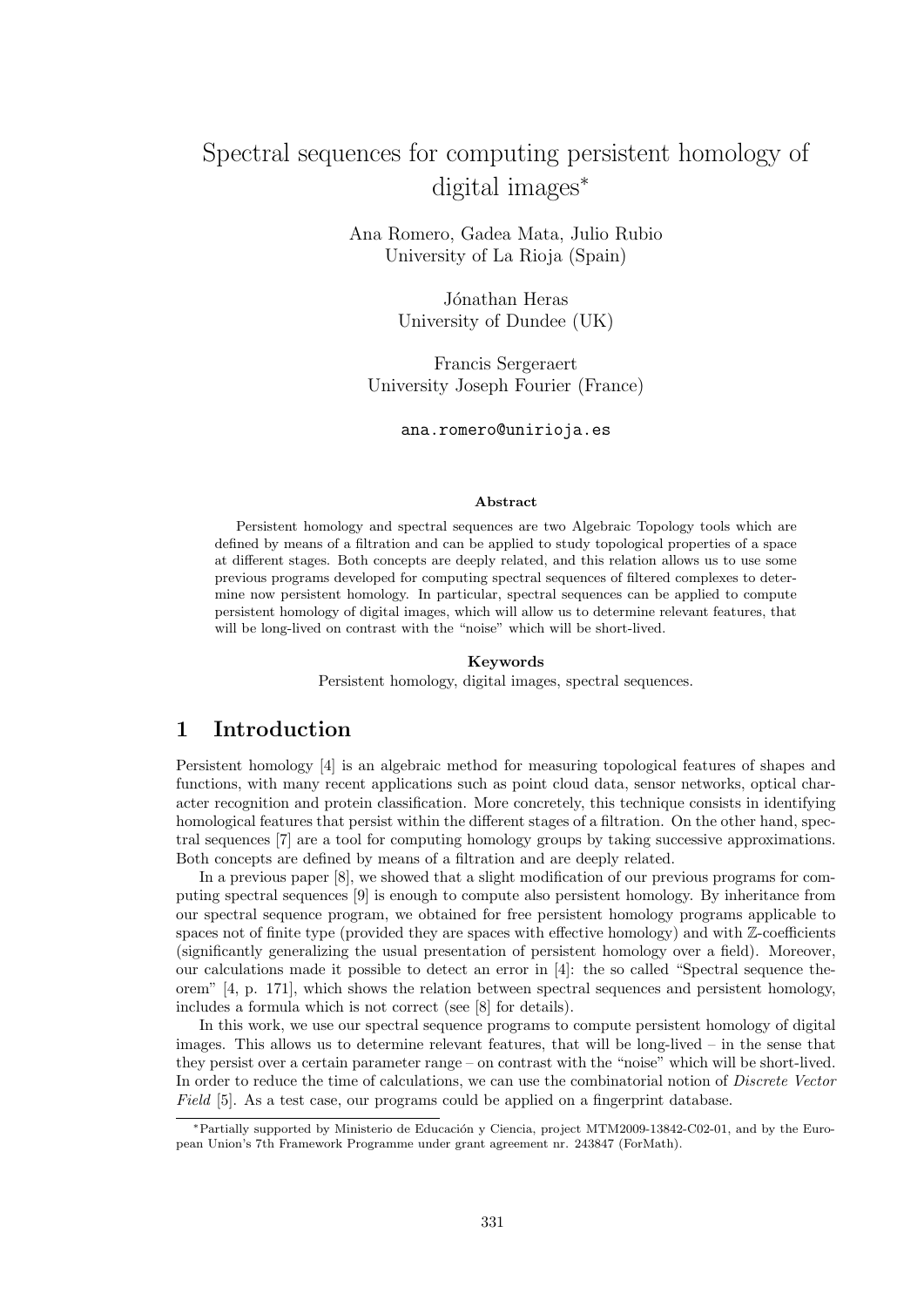### 2 Preliminaries

**Definition 2.1.** Let K be a simplicial complex. A (finite) filtration of K is a nested sequence of subcomplexes  $K^i \subseteq K$  such that  $\emptyset = K^0 \subseteq K^1 \subseteq K^2 \subseteq \cdots \subseteq K^m = K$ .

For every  $i \leq j$  we have an inclusion map on the canonically associated chain complexes inc<sup>i,j</sup>:  $C(K^i) \hookrightarrow C(K^j)$  and therefore we can consider the induced homomorphisms  $f_n^{i,j}: H_n(K^i) \to$  $H_n(K^j)$ , for each dimension n. The filtration produces then for each dimension n a sequence of homology groups connected by homomorphisms:

$$
0 = H_n(K^0) \to H_n(K^1) \to \cdots \to H_n(K^m) = H_n(K)
$$

**Definition 2.2.** The *n*-th *persistent homology groups* of K, denoted by  $H_n^{i,j}(K) \equiv H_n^{i,j}$ , are the images of the homomorphisms  $f_n^{i,j}$ :

$$
H_n^{i,j} = \operatorname{Im} f_n^{i,j}, \text{ for } 0 \le i \le j \le m
$$

The group  $H_n^{i,j}$  consists of the *n*-th homology classes of  $K^i$  that are still alive at  $K^j$ . A class  $\gamma \in H_n(K^i)$  is said to be born at  $K^i$  if  $\gamma \notin H_n^{i-1,i}$ . It is said to die entering  $K^j$  if it merges with an older class as we go from  $K^{j-1}$  to  $K^j$ , that is,  $f_n^{i,j-1}(\gamma) \notin H_n^{i-1,j-1}$  but  $f_n^{i,j}(\gamma) \in H_n^{i-1,j}$ . If  $\gamma$  is born at K<sup>i</sup> and dies entering K<sup>j</sup>, the difference  $j - i$  is called the *persistence index* of  $\gamma$ , denoted pers( $\gamma$ ). If  $\gamma$  is born at K<sup>i</sup> but never dies then pers( $\gamma$ ) =  $\infty$ .

If the homology is computed with field coefficients, each group  $H_n^{i,j}$  is a vector space which is determined up to isomorphism by its dimension, and this allows one to represent all persistent homology groups by means of a *barcode* diagram [4]. However, in the integer case one can face extension problems. In order to solve this difficulty, we introduced in [8] a generalization of persistent homology with Z-coefficients. This can be done by means of a double filtration which leads to a new (more general) definition of barcode.

**Definition 2.3.** Let R be a ring, a spectral sequence  $E = (E^r, d^r)_{r \geq 1}$  is a sequence of bigraded R-modules  $E^r = \{E_{p,q}^r\}_{p,q \in \mathbb{Z}}$ , each provided with a differential  $d^r = \{d_{p,q}^r : E_{p,q}^r \to E_{p,q-r,q+r-1}^r\}_{p,q \in \mathbb{Z}}$  of bidegree  $(-r, r - 1)$  (satisfying  $d_{p-r,q+r-1} \circ d_{p,q} = 0$ ) and with isomorphisms  $H(E^{r}, d^{r}) \cong E^{r+1}$  for every  $r \geq 1$ . Since each  $E_{p,q}^{r+1}$  is a subquotient of  $E_{p,q}^{r}$ , one can define the final groups  $E_{p,q}^{\infty}$  of the spectral sequence as the groups which remain after the computation of all successive homologies.

**Theorem 2.4.** [7, p.327] Let C be a chain complex with a filtration. There exists a spectral sequence  $E \equiv E(C) \equiv (E^r, d^r)_{r>1}$ , defined by

$$
E_{p,q}^r = \frac{Z_{p,q}^r + C_{p+q}^{p-1}}{d_{p+q+1}(Z_{p+r-1,q-r+2}^{r-1}) + C_{p+q}^{p-1}}
$$

where  $Z_{p,q}^r$  is the submodule  $Z_{p,q}^r = \{a \in C_{p+q}^p | d_{p+q}(a) \in C_{p+q-1}^{p-r} \} \subseteq C_{p+q}^p$ , and  $d_{p,q}^r : E_{p,q}^r \to E_{p-r,q+r-1}^r$  is the morphism induced on these subquotients by the differential map  $d_{p+q} : C_{p+q} \to$  $C_{p+q-1}$ . This spectral sequence converges to the homology groups of C, that is, there are natural isomorphisms

$$
E_{p,q}^{\infty} \cong \frac{H_{p+q}^p(C)}{H_{p+q}^{p-1}(C)}
$$

where  $H_*^p(C)$  is the filtration on the homology groups  $H_*(C)$  induced by the filtration of C.

## 3 Computing persistent homology by means of spectral sequences

There are some works in the literature which include some comments on the relation between spectral sequences and persistent homology (see for instance [12] and [3]), but the only reference where we have found an explicit formula which relates them is the book "Computational Topology: An Introduction" by Herbert Edelsbrunner and John Harer [4]. Given a filtered simplicial complex  $K$ , the so called "Spectral sequence theorem" ([4, p. 171]) claims that: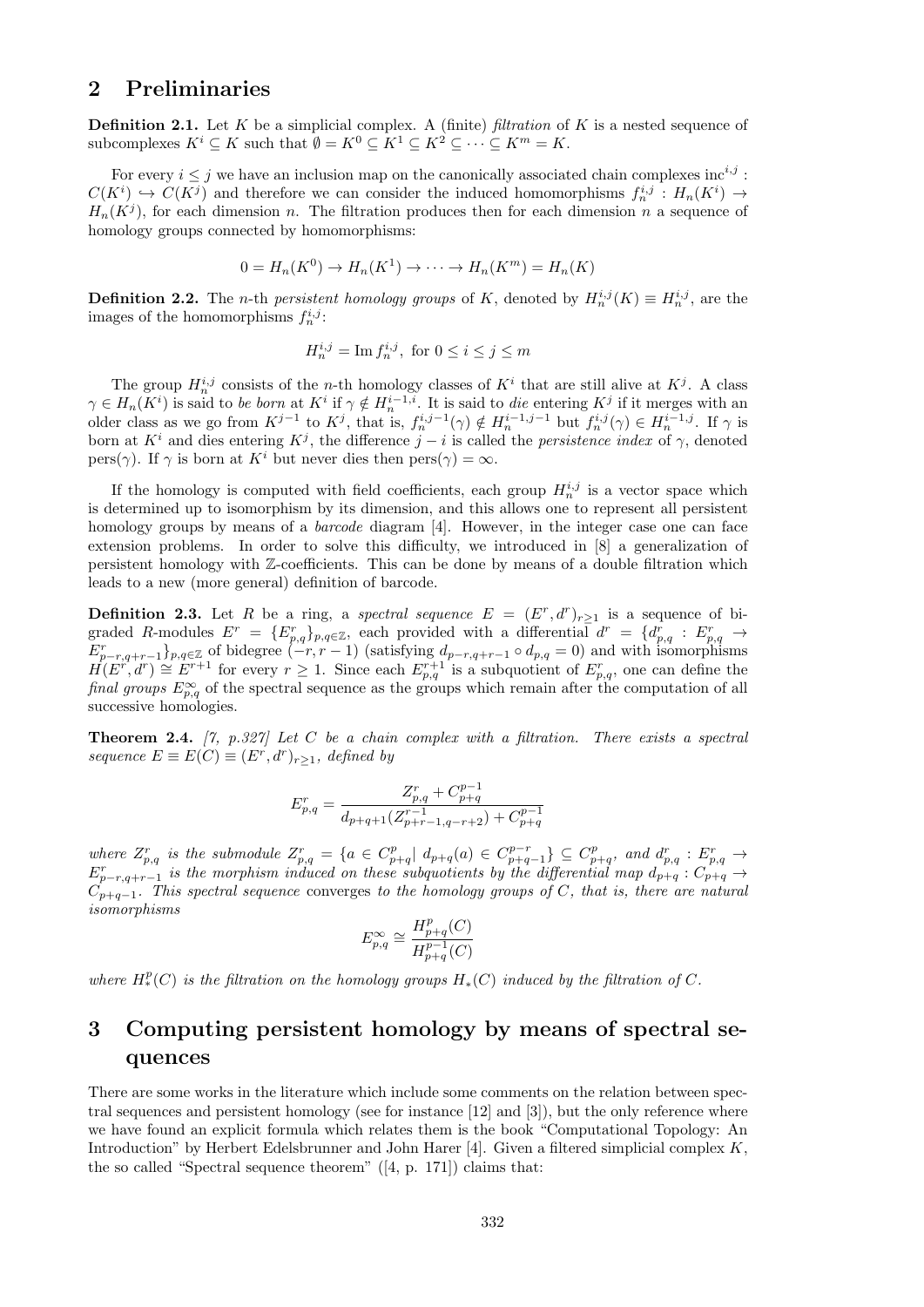The total rank of the groups of dimension  $p + q$  in the level  $r \geq 1$  of the associated spectral sequence equals the number of points in the  $(p+q)$ -th persistence diagram whose persistence is r or larger, that is,

$$
\sum_{p=1}^{m} \text{rank } E_{p,q}^{r} = \text{card}\{a \in \text{Dgm}_{p+q}(f) | \text{pers}(a) \ge r\}
$$

where  $\text{Dgm}_{n+a}(f)$  is an appropriate persistence diagram (see [4, Chap.VII]) and where in the left side q decreases as p increases so that the dimension  $p + q$  remains constant.

However, we have detected that the formula in [4] is erroneous because in the spectral sequence side (the left side) there can be more elements than in the persistence (right) side; the formula should be therefore an inequality. To illustrate the error in [4], it suffices to consider as a counterexample a simplicial complex K generated by the interval ab, with the filtration given by  $K^1 = \{a, b\}$ and  $K^2 = K$ ; in dimension 1 one has  $E^1_{2,-1} = \mathbb{Z}$  but there are no classes of persistence at least 1 since the unique element of dimension 1 is not a cycle.

The correct relation between persistent homology and spectral sequences can be expressed by the following theorem:

**Theorem 3.1.** [8] The total rank of the images of the differential maps in the level  $r \geq 1$  of the spectral sequence equals the number of points in the  $(p+q)$ -th persistence diagram whose persistence is r:  $\sum_{m=1}^{m}$ 

$$
\sum_{p=1}^{m} \text{rank } A_{p,q}^{r} = \text{card}\{a \in \text{Dgm}_{p+q}(f) | \text{pers}(a) = r\}
$$

where  $A_{p,q}^r = \text{Im}(d_{p+r,q-r+1}^r : E_{p+r,q-r+1}^r \to E_{p,q}^r) \subseteq E_{p,q}^r$ .

This theorem gives us an algorithm for computing the rank of the persistent homology groups of a filtered simplicial complex from the associated spectral sequence. Let us emphasize that this information about ranks determines (up to isomorphism) the groups  $H_n^{i,j}$  when one works with coefficients over a field F. Therefore, if we know the groups  $E_{p,q}^r$  and the differential maps  $d_{p,q}^r$ of the spectral sequence of a filtered simplicial complex, thanks to the formula introduced in Theorem 3.1 we can also easily determine the persistent homology groups of  $K$ . If we work with coefficients over  $\mathbb{Z}$ , the previous information about the ranks relating spectral sequences and persistent homology is not sufficient to determine the groups  $H_n^{i,j}$ ; however, we will see later that one can express the groups  $H_n^{i,j}$  in terms of some subgroups appearing in the definition of the spectral sequence, which will allow us to determine  $H_n^{i,j}$  also in the integer case.

In a previous work [9], we developed a set of programs computing spectral sequences associated with filtered chain complexes. These programs were implemented in Common Lisp as a new module for the Kenzo system [2], a computer algebra program developed by the last author of this paper and some coworkers which implements the effective homology theory [11] and has made it possible to determine homology and homotopy groups of complicated (infinite) spaces. The new programs for spectral sequences use also the effective homology technique and allow the Kenzo user to determine the different components of spectral sequences of filtered complexes even in some cases where the chain complex has infinite type. Using our programs, and thanks to Theorem 3.1, one can determine in this way the ranks of the groups  $H_n^{i,j}$ .

In fact the computation of the groups  $H_n^{i,j}$  can be directly obtained by a small modification of our algorithms without doing the complete process of computing the corresponding groups and differential maps of the spectral sequence. Let us recall that a group  $E_{p,q}^r$  in the spectral sequence is given by the formula:

$$
E_{p,q}^r = \frac{Z_{p,q}^r + C_{p+q}^{p-1}}{d_{p+q+1}(Z_{p+r-1,q-r+2}^{r-1}) + C_{p+q}^{p-1}}
$$

We can observe that each class in  $E_{p,q}^r$  is generated by an "almost" cycle of dimension  $p+q$  (a chain whose boundary in  $K^p - K^{p-r}$  is empty but which may have non-empty boundary in  $K^{p-r}$ ), and the elements of  $E_{p,q}^r$  given by a real cycle x (that is,  $d(x) = 0$ ), correspond to classes of  $H_{p+q}(K^p)$ which are born at  $K^p$  and are still alive at  $K^{p+r-1}$ , and then the persistence indexes of these classes are at least r.

It is not difficult to observe then that the groups  $H_n^{i,j}$  can also be described as a quotient:

$$
H_n^{i,j} = \frac{\text{Ker } d_n \cap C_n^i}{d_{n+1}(Z_{j,n-j+1}^{j-i})} = \frac{Z_{i,n-i}^i}{d_{n+1}(Z_{j,n-j+1}^{j-i})}
$$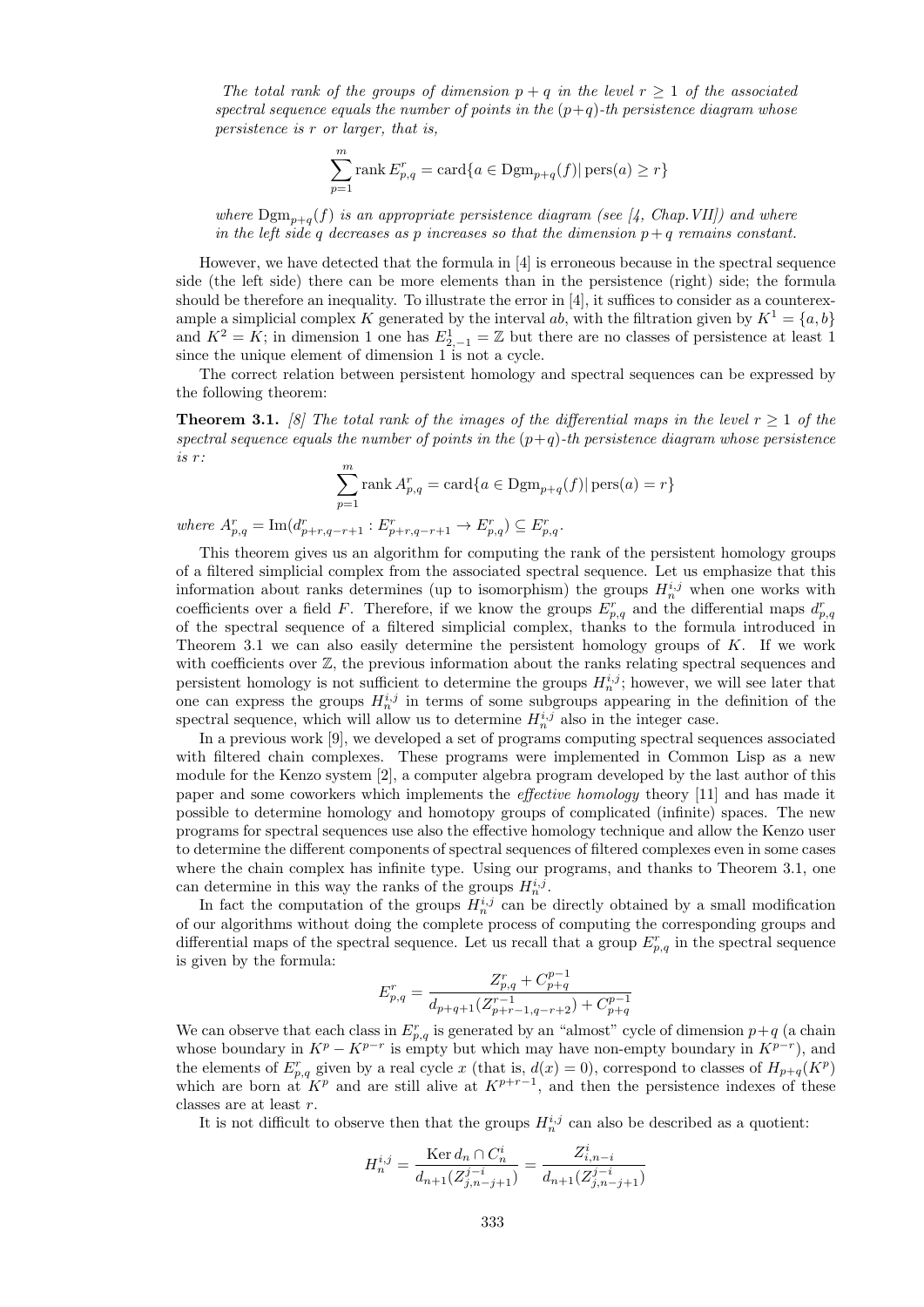

Figure 1: Filtered digital image.

If  $K$  is a finite filtered simplicial complex, then our programs determine the different elements of the associated spectral sequence by means of some elementary operations on matrices. More concretely, the programs determine in particular the subgroups  $Z_{p,q}^r$ ,  $C_{p+q}^{p-1}$  and  $d_{p+q+1}(Z_{p+r-1,q-r+2}^{r-1})$ <br>which appear in the formula of Theorem 2.4 (which can be determined if K is finite), and then calculate the desired quotient. The groups  $H_n^{i,j}$  are determined in terms of similar subgroups and then it has been very easy to adapt our programs in order to compute also  $H_n^{i,j}$  for finite (filtered) simplicial complexes. It is important to remark that this is also valid in the integer case and this makes it possible to solve the possible extension problems. Our programs can also be applied in the infinite case, where the effective homology method can be used to determine the groups  $H_n^{i,j}$ by means of a *reduction* of the initial chain complex  $C$  to an auxiliary chain complex of finite type (see [8] for details).

### 4 Persistent homology of digital images

Given a digital image, we can naturally associate a simplicial complex  $K$  and compute its homology groups in dimensions 0 and 1 which show respectively the number of connected components and holes that the image contains. If the image is *filtered* (for example, it comes from a stack of images), one can also determine the persistent homology groups which will allow us to determine relevant features, that will be long-lived – in the sense that they persist over a certain parameter range – on contrast with the "noise" which will be short-lived.

Let us consider the filtered image of Figure 1. The final homology groups are  $H_0 = \mathbb{Z}^7$  and  $H_1 = \mathbb{Z}^4$ . We can see the *evolution* of the corresponding homology classes along the four filtration steps by using our programs for computing persistent homology groups based on spectral sequences. For example,  $H_0^{1,4} = \mathbb{Z}^4$ , which means that in dimension 0 there are 4 classes which are born at the first step and are still alive at (the last) step 4:

```
> (prst-hmlg-group K 1 4 0)
Persistent Homology H<sup>-</sup>{1,4}_0
Component Z
Component Z
Component Z
Component Z
```
Similarly,  $H_1^{2,4} = \mathbb{Z}^2$  means that there are 2 holes at stage 2 which are still alive at step 4:

> (prst-hmlg-group K 2 4 1) Persistent Homology H<sup>-</sup>{2,4}\_1 Component Z Component Z

These same results have been also obtained by a certified program, executed inside the Coq proof assistant (this kind of verified programs have been developed in the frame of the ForMath European project [1], and have been documented in [6]).

For bigger digital images, we can reduce the time of calculations by using the combinatorial notion of Discrete Vector Field, which is an essential component of Forman's Discrete Morse Theory [5], adapted to the algebraic setting in [10]. As explained in [10], given a digital image, an admissible discrete vector field can be constructed by means of some elementary operations on the differential matrices of the associated chain complex. This vector field produces a reduction from the initial (big) chain complex to a (much) smaller one whose homology groups are explicitly isomorphic to the homology groups of the image, so that the computation of these homology groups can be done in a more efficient way.